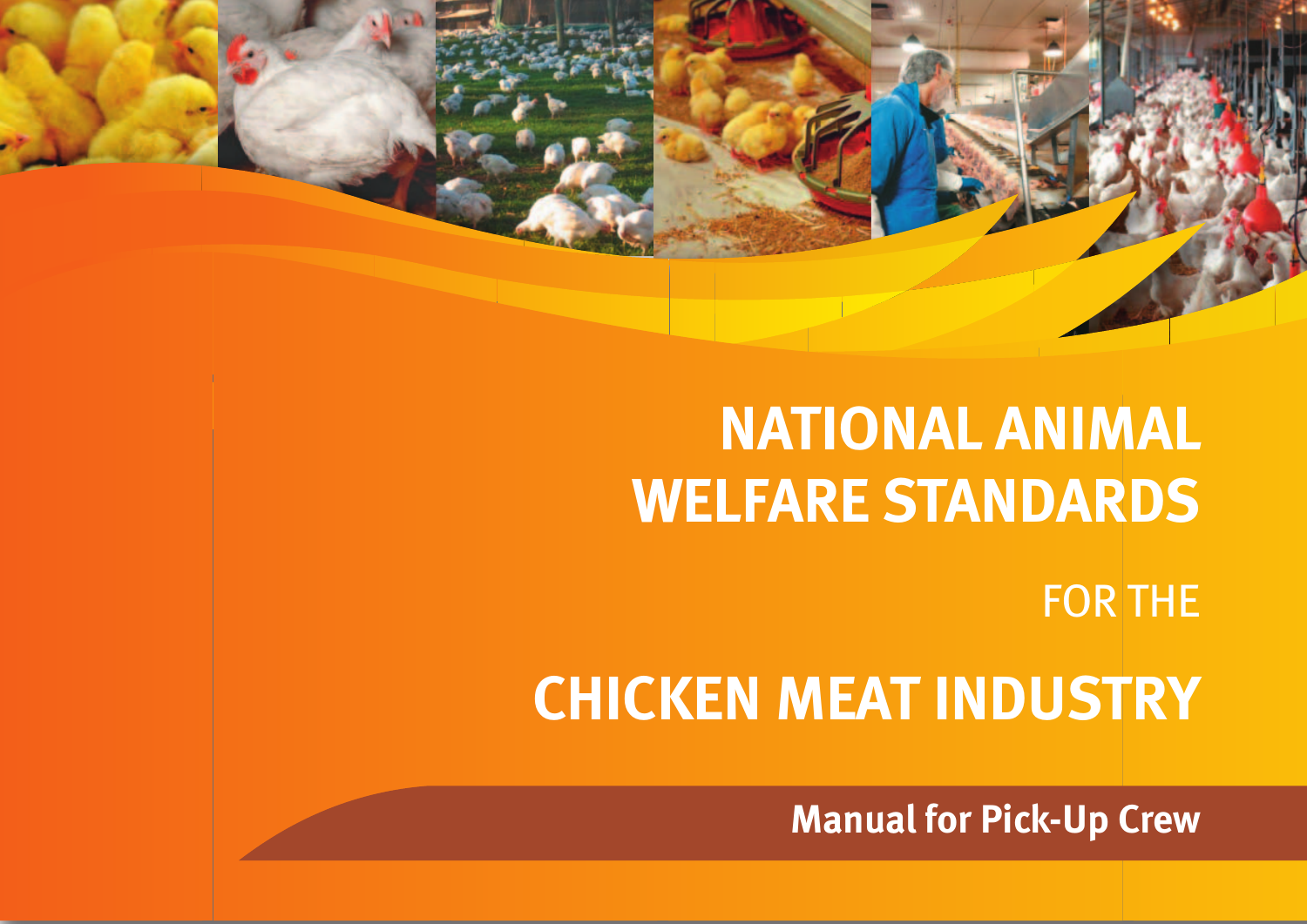This Manual for Pick-up Crew was prepared as part of the following series of Standards:

#### **National Animal Welfare Standards for the Chicken Meat Industry, Manual for Breeder Production, 2008.**

Prepared by: Barnett, J.L., Edge, M.E., Thomson, L., Mackenzie, M., Sansom, G. Kite, V., 2008.

Available from: www.chicken.org.au

© Australian Poultry CRC Pty Ltd 2008

ISBN 1 921010 19 3



For further information, refer to the "National Animal Welfare Standards for the Chicken Meat Industry" that contain the policy objectives and standards recommended for the whole of industry. See www.poultrycrc.org.au

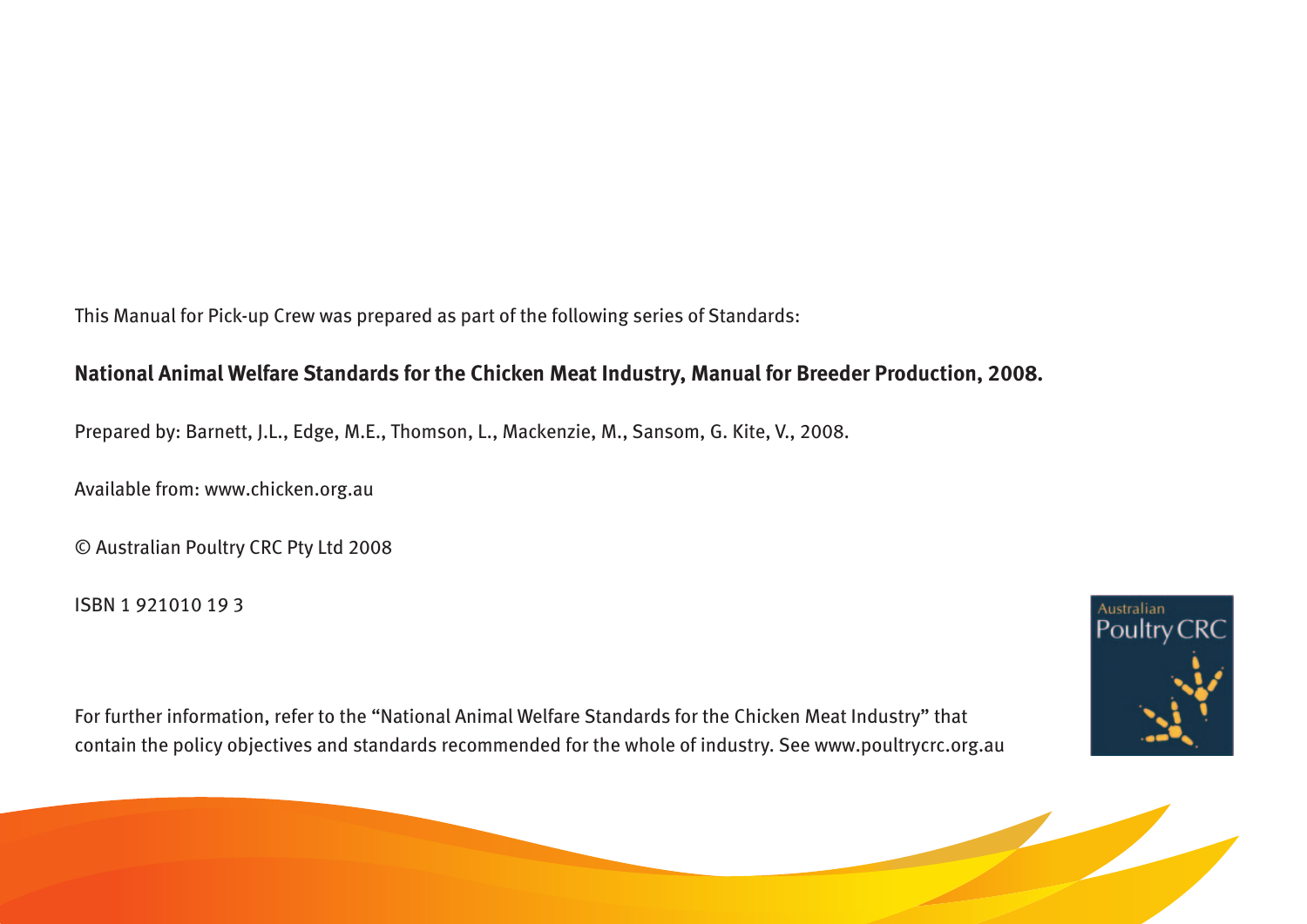# **ABOUT THIS MANUAL**

- **The 'Manual for Pick-Up' provides the key animal welfare guidelines for the chicken meat industry.**
- **This manual was developed to:** 
	- Provide a tool to incorporate the national animal welfare standards for the meat chicken industry into company and enterprise QA programs.
	- Provide a mechanism whereby industry participants can demonstrate their compliance with animal welfare Codes of Practice, other relevant legislation and meet the owner of the birds' requirements.
	- The focus of this manual is meat chickens. For spent breeders consult the owner of the birds for additional information.

1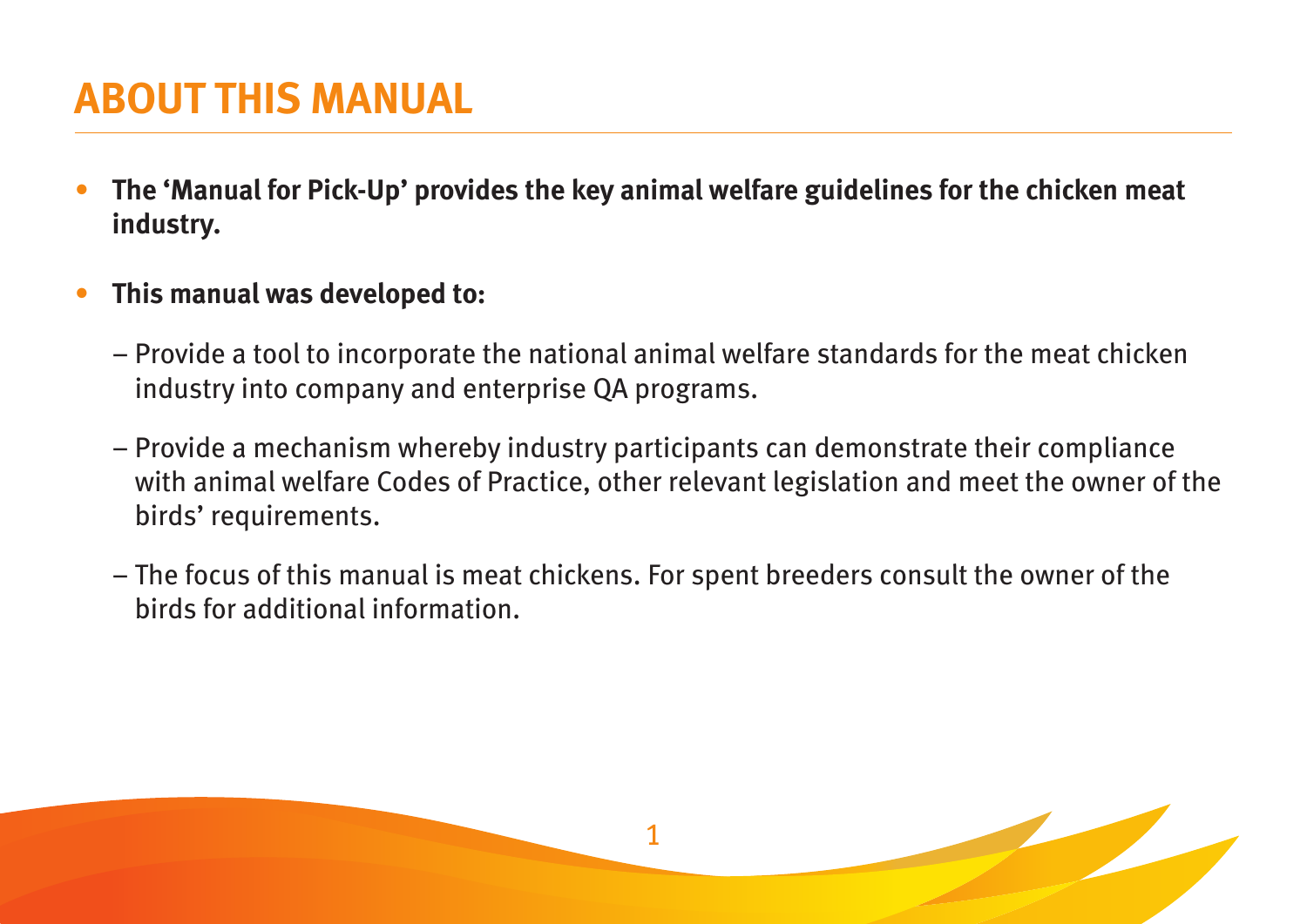#### **About this manual**

#### • **This manual is designed to:**

- Provide information for pick-up crew on daily procedures and responsibilities for animal welfare.
- Be used for training purposes.
- Detail the key procedures that should be followed to ensure bird welfare during pick-up and transport.
- Provide key targets as a guide on 'what to do' to ensure bird welfare for areas such as loading densities.

2

– Provide recording sheets that can be used by pick-up crew to ensure that welfare provisions are met.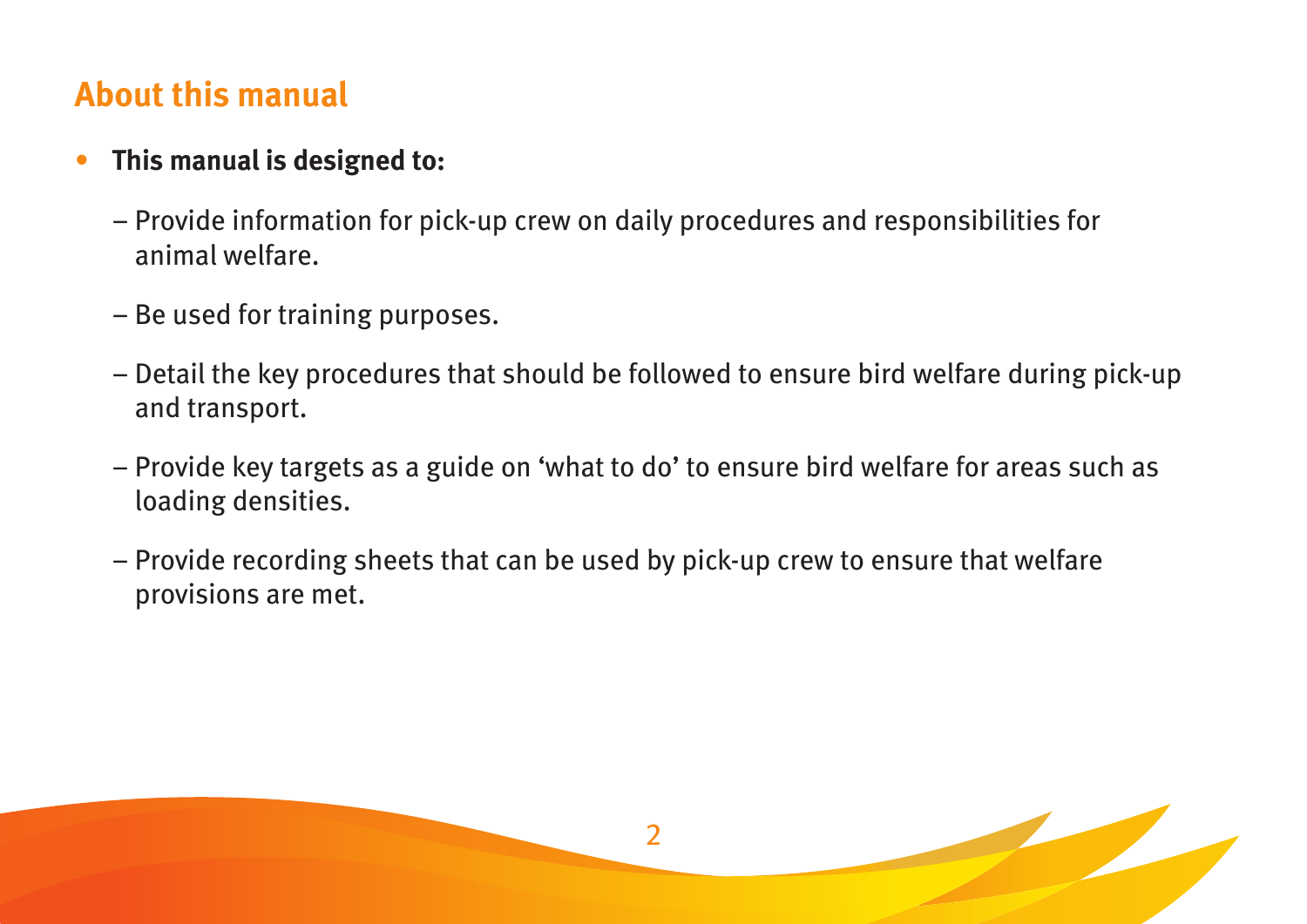# **PICK-UP PROCEDURES**

| Containers and equipment are cleaned regularly<br>Pick up crew should complete<br>visitor logs and should have<br>clean equipment, clothing and<br>boots for each farm.                       | Ensure vehicles, forklifts, containers and any other equipment are clean and<br>disinfected regularly.<br>Observe biosecurity procedures set by the owner of the birds. |  |  |
|-----------------------------------------------------------------------------------------------------------------------------------------------------------------------------------------------|-------------------------------------------------------------------------------------------------------------------------------------------------------------------------|--|--|
| Containers were the appropriate size for the birds being picked up.                                                                                                                           |                                                                                                                                                                         |  |  |
| Containers provided sufficient height (clearance) for the birds to be<br>transported.                                                                                                         |                                                                                                                                                                         |  |  |
| Note: Containers should be:                                                                                                                                                                   | <b>Category of poultry</b><br>Minimum container height (cm)                                                                                                             |  |  |
| - lifted and placed with care<br>- positioned on the vehicle in an upright position without excessive<br>tilting<br>- securely attached to the vehicle<br>- suitable for the intended purpose | <b>Meat chickens</b><br>23                                                                                                                                              |  |  |
| Empty crates are kept dry and in the shade, where possible, before<br>loading.                                                                                                                | Containers and boxes for poultry and chicks should be stacked in a way which<br>facilitates ventilation during transport.                                               |  |  |
| All crates are in in good working order and secure.                                                                                                                                           | Birds should only be carried in properly designed containers to prevent toe and<br>foot damage when they are dragged or stacked.                                        |  |  |
|                                                                                                                                                                                               | Containers should be strong enough to prevent the possibility of collapse when<br>stacked and secured when closed to prevent birds from escaping.                       |  |  |



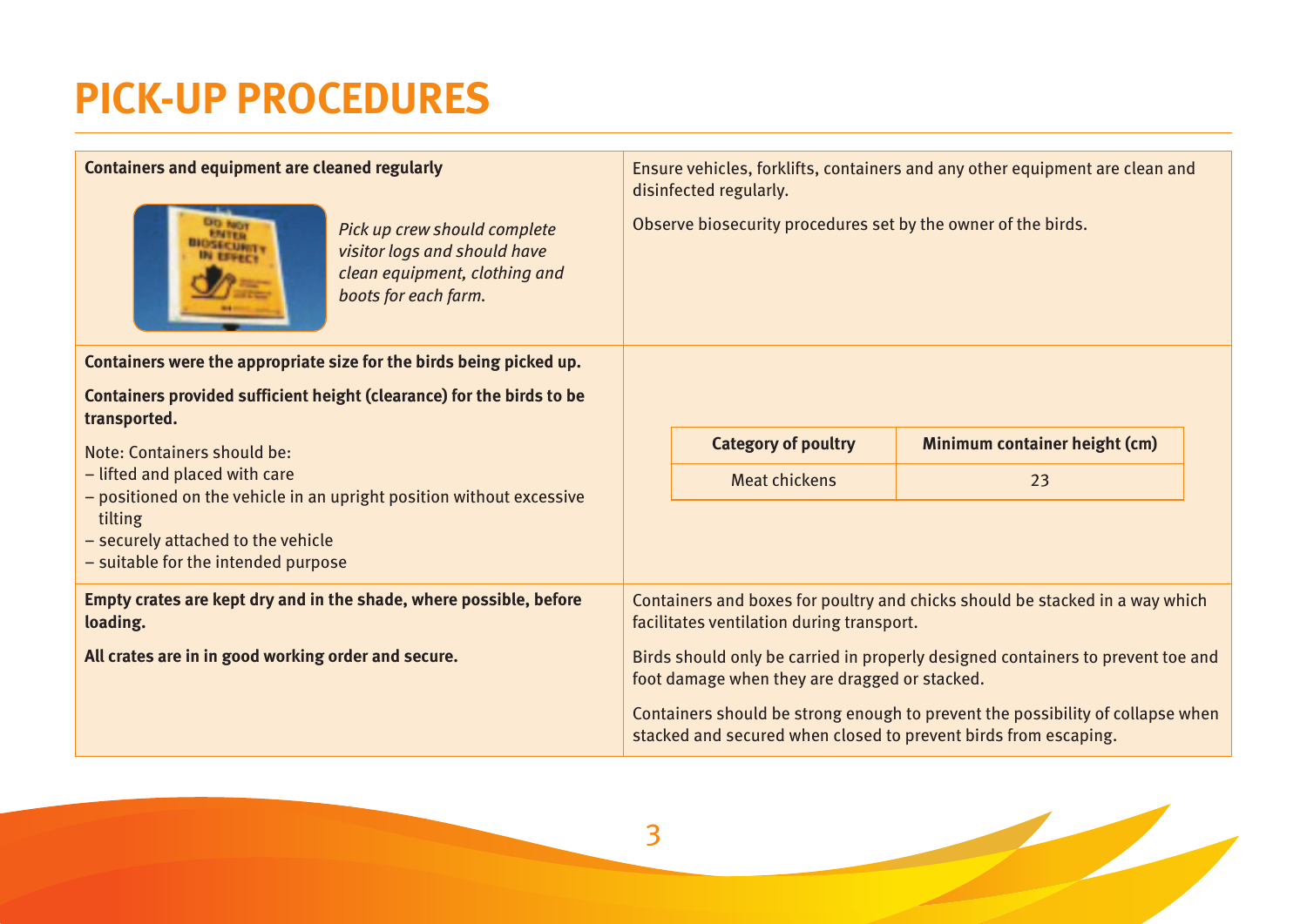## **Pick-Up Procedures**

| The schedule was coordinated in advance to ensure<br>prompt pick up and transport of birds.                                                                                                       | Records of the pick-up time should be kept.<br>During assembly and pick-up of caged end of lay hens, transport containers should be placed as<br>close as possible to the cages to minimise handling and carrying birds, subject to biosecurity<br>arrangements.                                                                                                                                                                                                                                                                                                                                                    |
|---------------------------------------------------------------------------------------------------------------------------------------------------------------------------------------------------|---------------------------------------------------------------------------------------------------------------------------------------------------------------------------------------------------------------------------------------------------------------------------------------------------------------------------------------------------------------------------------------------------------------------------------------------------------------------------------------------------------------------------------------------------------------------------------------------------------------------|
| The pick-up leading hand was satisfied that all<br>birds were in a fit state to be transported.<br>Cull birds identified and action taken to treat<br>or humanely destroy as required.            | Prior to pick-up, any cull birds should be identified and treated or humanely destroyed.<br>Birds should be assessed to be fit for the intended journey and birds loaded must not:<br>- have broken legs or be unable to walk<br>- be visibly dehydrated or weak<br>- be showing visible signs of severe injury or distress<br>- have a condition that is likely to cause increased pain or suffering during transport<br>During pick-up, any cull birds should also be identified and not transported.<br>The grower/manager should be informed so that action can be taken to humanely destroy the<br>$bird(s)$ . |
| Birds were handled appropriately during pick-up.<br>Meat chicken birds, hens or chicks, should not be<br>solely lifted or carried by the head, neck, wings or<br>tail unless otherwise supported. | Care should be taken when carrying meat chickens to reduce the risk of injury and assist birds to<br>remain calm.<br>The system used for bird pick-up should ensure that stress is minimised. This might include<br>dimming lighting, use of barriers or a catching frame and careful handling.<br>For meat chickens weighing below 1.7 kg loaded by hand, the maximum carried should be up to<br>11, with 5 and 6 chickens in each hand.<br>For meat chickens weighing 1.7-2kg, the maximum carried should be 4 or 5 in each hand,<br>depending on their live weight.                                              |



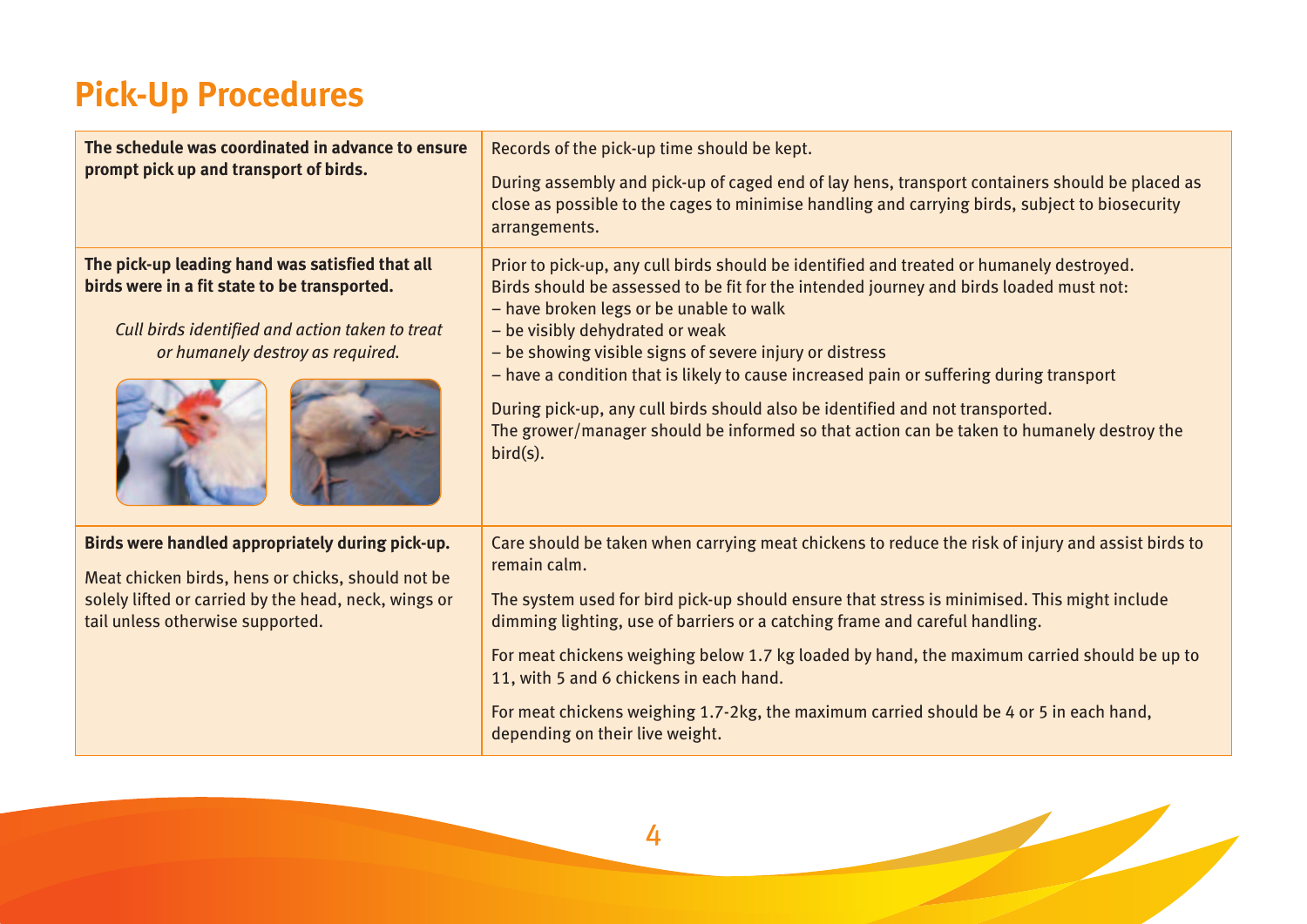## **Pick-Up Procedures**

| Ensure that all containers are handled with care and<br>not tilted excessively to prevent the smothering of<br>birds.<br>If using a conveyor, this also should not have an<br>excessive tilt.         | Containers should be handled and carried horizontally.<br>Work practices should ensure that smothers are avoided. As a guide, 1-2 in 1000 birds is an<br>appropriate target before action should be taken to examine practice.                                                                                                            |                                                                                                       |                                                                                                                                      |  |
|-------------------------------------------------------------------------------------------------------------------------------------------------------------------------------------------------------|-------------------------------------------------------------------------------------------------------------------------------------------------------------------------------------------------------------------------------------------------------------------------------------------------------------------------------------------|-------------------------------------------------------------------------------------------------------|--------------------------------------------------------------------------------------------------------------------------------------|--|
| <b>Ensure records are maintained and signed. Records</b><br>should include the time of pick-up, time the vehicle<br>left the farm and all other batch card information<br>for the birds being loaded. | The batch card should be signed by the leading hand.<br>The time at the start and end of pick-up should be recorded.<br>Any smothers or mortalities should be recorded on the pick-up docket.<br>Water and feed deprivation times limits should be observed and the time(s) recorded.<br>Time off water (maximum) : all birds - 24 hours. |                                                                                                       |                                                                                                                                      |  |
| Ensure the stocking densities in containers are in<br>accordance with recommendations.<br>The correct number of birds should be caught and<br>handled.                                                |                                                                                                                                                                                                                                                                                                                                           | <b>Category</b><br>Poultry up to 1.6kg<br>Poultry 1.6-2.2kg<br>Poultry 2.2-3.0kg<br>Poultry 3.0-5.0kg | <b>Floor space</b><br>40 birds per $m2$<br>36 birds per m <sup>2</sup><br>28 birds per m <sup>2</sup><br>20 birds per m <sup>2</sup> |  |

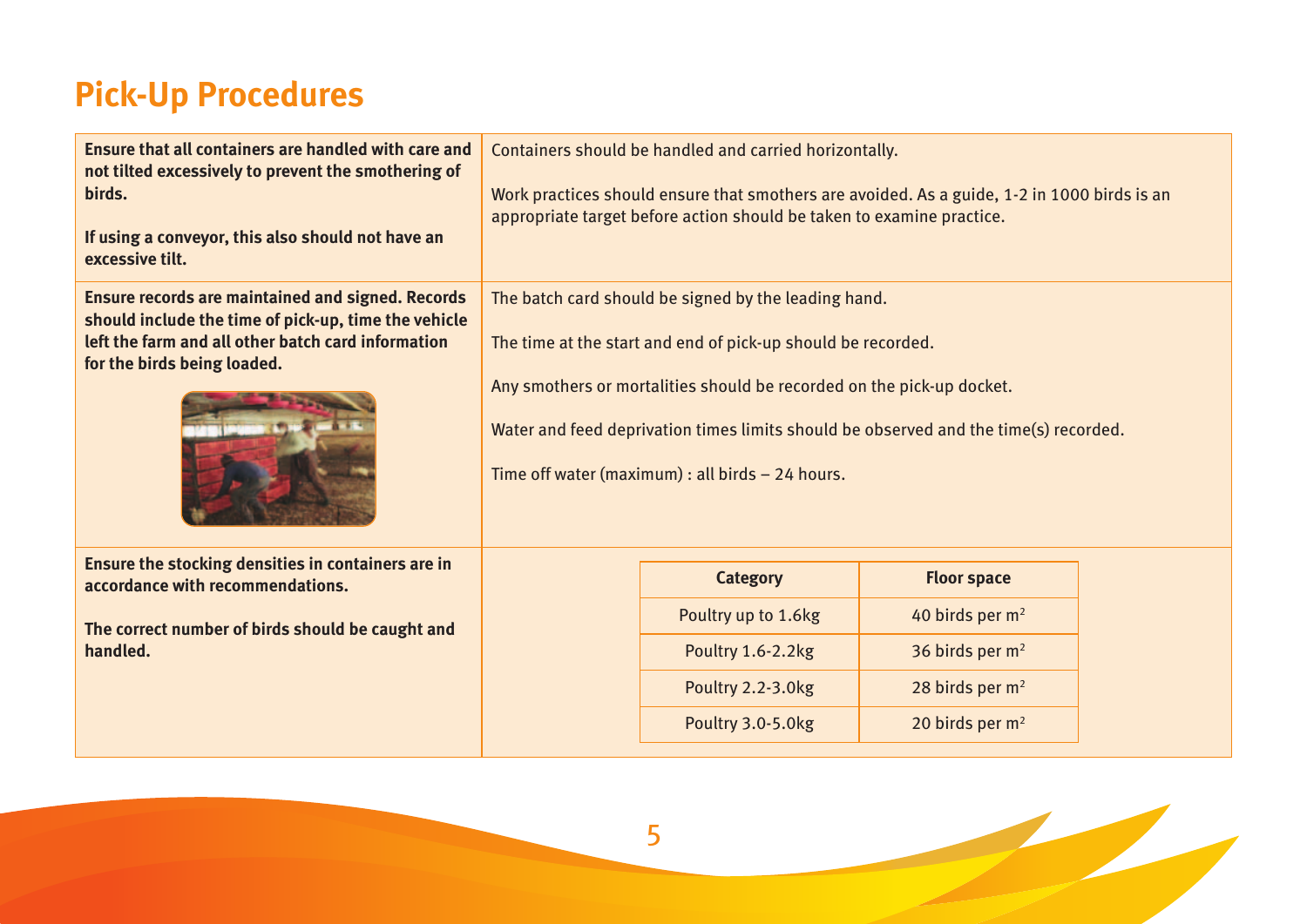## **Pick-Up Procedures**

| Ensure, when loading containers that they are<br>placed to enable effective airflow for ventilation.                                                                                                                                                                                                                                                                                       | Ventilation should ensure a good airflow and during hot weather, vehicles should not be left<br>stationary to ensure there is sufficient airflow (windspeed) to avoid heat stress in birds.                                                                                                                                                                                                                                                                                                                                                                                                                                                                                                                                                                                                                                                                                                                                                                                                                                                                                                                                                                                    |
|--------------------------------------------------------------------------------------------------------------------------------------------------------------------------------------------------------------------------------------------------------------------------------------------------------------------------------------------------------------------------------------------|--------------------------------------------------------------------------------------------------------------------------------------------------------------------------------------------------------------------------------------------------------------------------------------------------------------------------------------------------------------------------------------------------------------------------------------------------------------------------------------------------------------------------------------------------------------------------------------------------------------------------------------------------------------------------------------------------------------------------------------------------------------------------------------------------------------------------------------------------------------------------------------------------------------------------------------------------------------------------------------------------------------------------------------------------------------------------------------------------------------------------------------------------------------------------------|
| Full crates should be monitored during pick-up to<br>ensure action can be taken if required to minimise<br>heat stress in birds.                                                                                                                                                                                                                                                           | Actions might include, not leaving birds stationary, providing shade, misters, sprays or fans to cool<br>birds in containers as required. To avoid heat or cold stress in birds, the 'effective temperature' for<br>a load of live poultry should ideally be between 10-30 °C. Where there is risk of heat or cold stress<br>in birds, actions should be taken accordingly.                                                                                                                                                                                                                                                                                                                                                                                                                                                                                                                                                                                                                                                                                                                                                                                                    |
| Ensure that during extreme weather, action is taken<br>to minimise stress on birds including shortening<br>the journey, not leaving the vehicle stationary, use<br>of misters, sprays, shade or covers.<br>Where the air temperature was $\rightarrow$ 30 °C, the birds<br>are monitored during loading to ensure action can<br>be taken to reduce the risk of heat stress if<br>required. | Birds being transported in cold conditions may be affected by wind chill, particularly if they are wet.<br>Birds, both at the front and the back of the vehicle should be protected from the extremes of the<br>weather while being transported, as the temperature between the top and bottom and front and<br>back of the vehicle can differ significantly. Suitable covers, that enable sufficient natural ventilation,<br>may be used to protect birds in containers from wind and rain, and from cold conditions.<br>Birds being transported in hot conditions need to be monitored by the crew during pick-up,<br>transport and while waiting at the processing plant for unloading. As far as practicable, action<br>should be taken to avoid pre-disposing birds to hot temperatures. Actions might include<br>transporting birds during the cooler time(s) of the day (that is, mornings), not leaving the vehicle<br>stationary or arranging the schedule to minimise transport duration (see above). Transport and<br>slaughter should ensure that the time the birds remain in containers from pick-up to processing is<br>minimised, particularly in hot weather. |
| Before departure, all containers are secure with<br>doors closed.                                                                                                                                                                                                                                                                                                                          | The pick-up crew leading hand (or delegate) ensures that there are no loose birds outside of the<br>shed before leaving the farm.                                                                                                                                                                                                                                                                                                                                                                                                                                                                                                                                                                                                                                                                                                                                                                                                                                                                                                                                                                                                                                              |
| Containers should be placed in a way that ensures<br>birds are comfortable and that the risk of injury or<br>escape is minimised. Any escaped birds are caught.                                                                                                                                                                                                                            | Stray or escaped birds in shed at final pick-up or outside shed during pick-up are caught before<br>transport and placed in crates or housed.                                                                                                                                                                                                                                                                                                                                                                                                                                                                                                                                                                                                                                                                                                                                                                                                                                                                                                                                                                                                                                  |

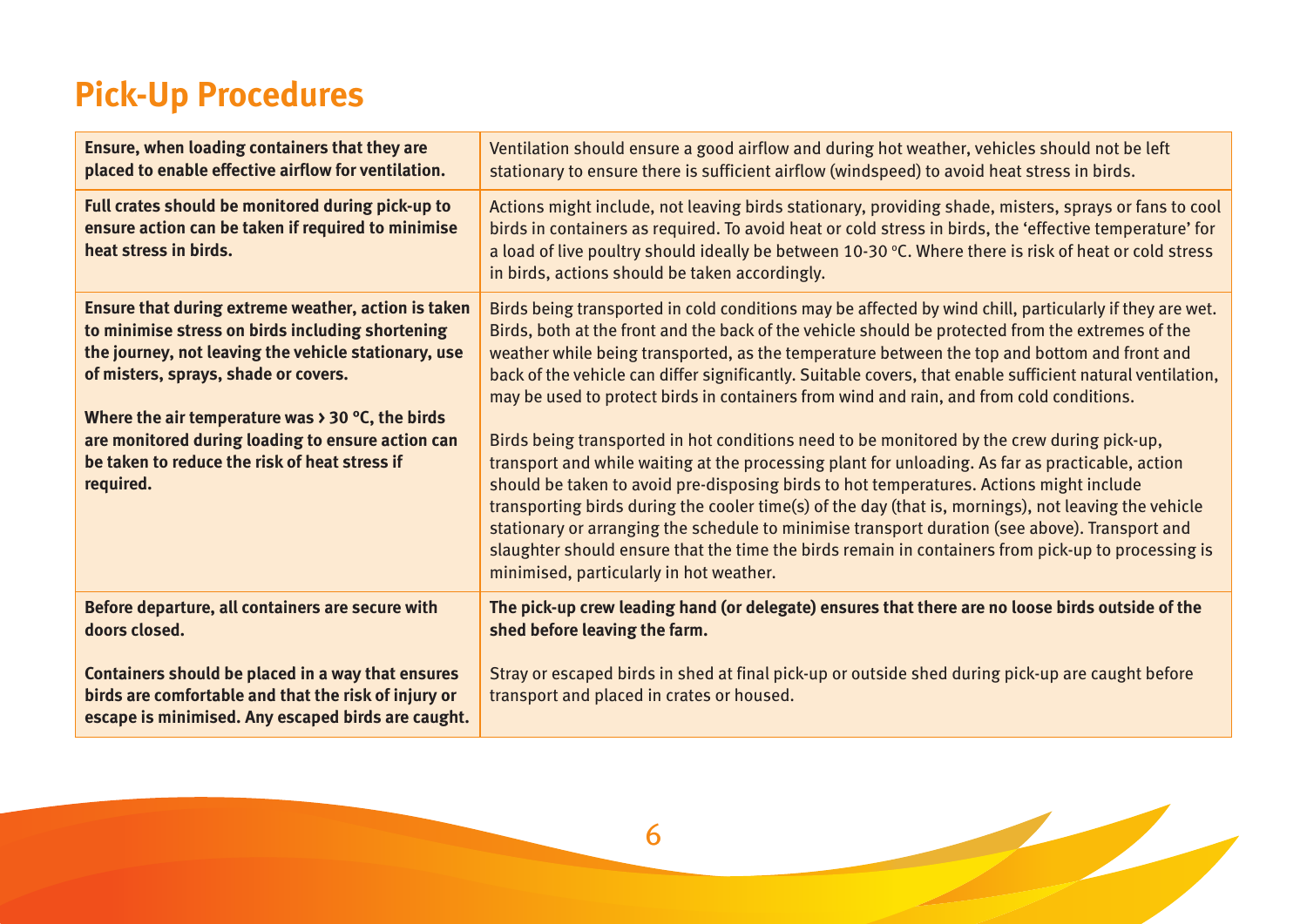# **GROWER PREPARATION FOR PICK-UP**

| Procedures are in place to ensure that feeders and<br>drinkers are raised in a timely manner to enable<br>pick-up.                                                                                                                                                                                                                       | Feeders to be lifted at an appropriate time to prepare for pick-up and with consideration of the<br>maximum feed and water deprivation times for birds including time spent loading, during<br>transport and at the plant prior to slaughter (24 hours maximum).<br>Drinkers to be lifted when pick-up crew arrive.                                                           |  |  |
|------------------------------------------------------------------------------------------------------------------------------------------------------------------------------------------------------------------------------------------------------------------------------------------------------------------------------------------|-------------------------------------------------------------------------------------------------------------------------------------------------------------------------------------------------------------------------------------------------------------------------------------------------------------------------------------------------------------------------------|--|--|
| Lighting is adjusted accordingly.                                                                                                                                                                                                                                                                                                        | Lighting might be dimmed to assist in minimising stress to birds.                                                                                                                                                                                                                                                                                                             |  |  |
| The track between the shed and the trailer is well-<br>maintained.                                                                                                                                                                                                                                                                       | Shed surrounds should be clean. Access points to the shed and birds should be available and kept<br>clear.                                                                                                                                                                                                                                                                    |  |  |
| Birds are not left in crates for more than 2 h before<br>transport.                                                                                                                                                                                                                                                                      | The time birds are held in containers at the farm should be as short as possible. Birds should not<br>be held stationary in containers for more than 2 h (ie during pick-up).<br>Records of the pick-up time, batch information and the time birds were removed from feed and<br>water should be kept.<br>Any birds not loaded or humanely destroyed should also be recorded. |  |  |
| Any cull birds rejected for transport are humanely<br>destroyed.<br>NOTE: Cervical dislocation involves partial<br>separation of the head/brain from the spinal cord.<br>The resulting damage to the nervous system leads<br>to cardiac and respiratory arrest and death. The<br>method requires a high degree of skill to be<br>humane. | Birds intended for transport should have been inspected and assessed for their fitness for the<br>intended journey and any birds that were not fit to be transported treated, removed or humanely<br>destroyed.<br>The preferred method for humane destruction of poultry is cervical dislocation. An alternative<br>option is rapid decapitation.                            |  |  |

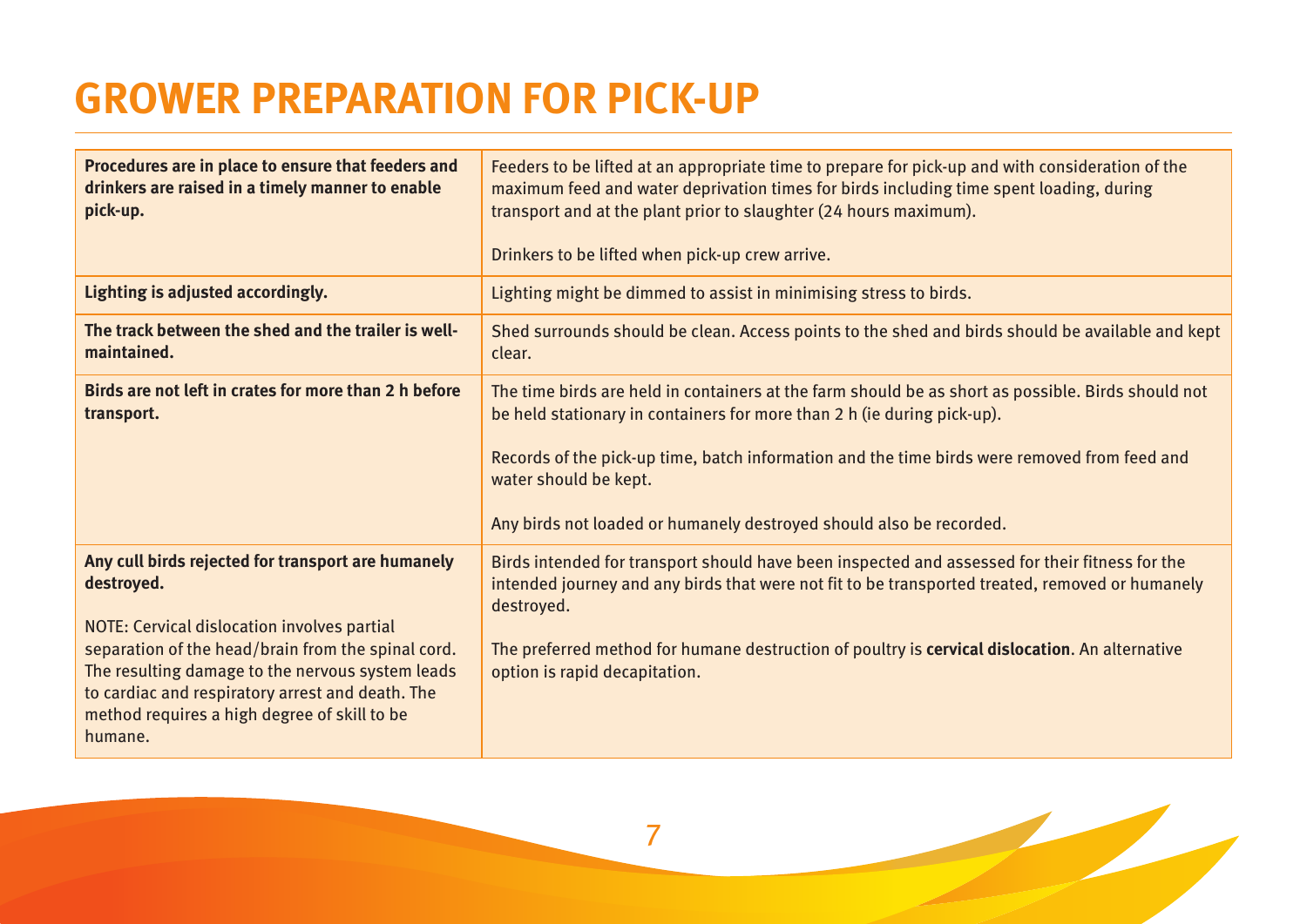#### • **Instruction:**

- Ensure that records are kept of pick-up events.
- Ensure there is feedback with suppliers and owners of birds.
- Ensure there is communication with the driver on relevant consignment details.
- Review animal welfare practices regularly to ensure any non-compliance is identified and action is taken.



- **• The example recording sheets in this manual provide the key information that should be kept for each pick-up.**
- **• Other recording sheets can be used if appropriate otherwise these example sheets can be used and kept.**

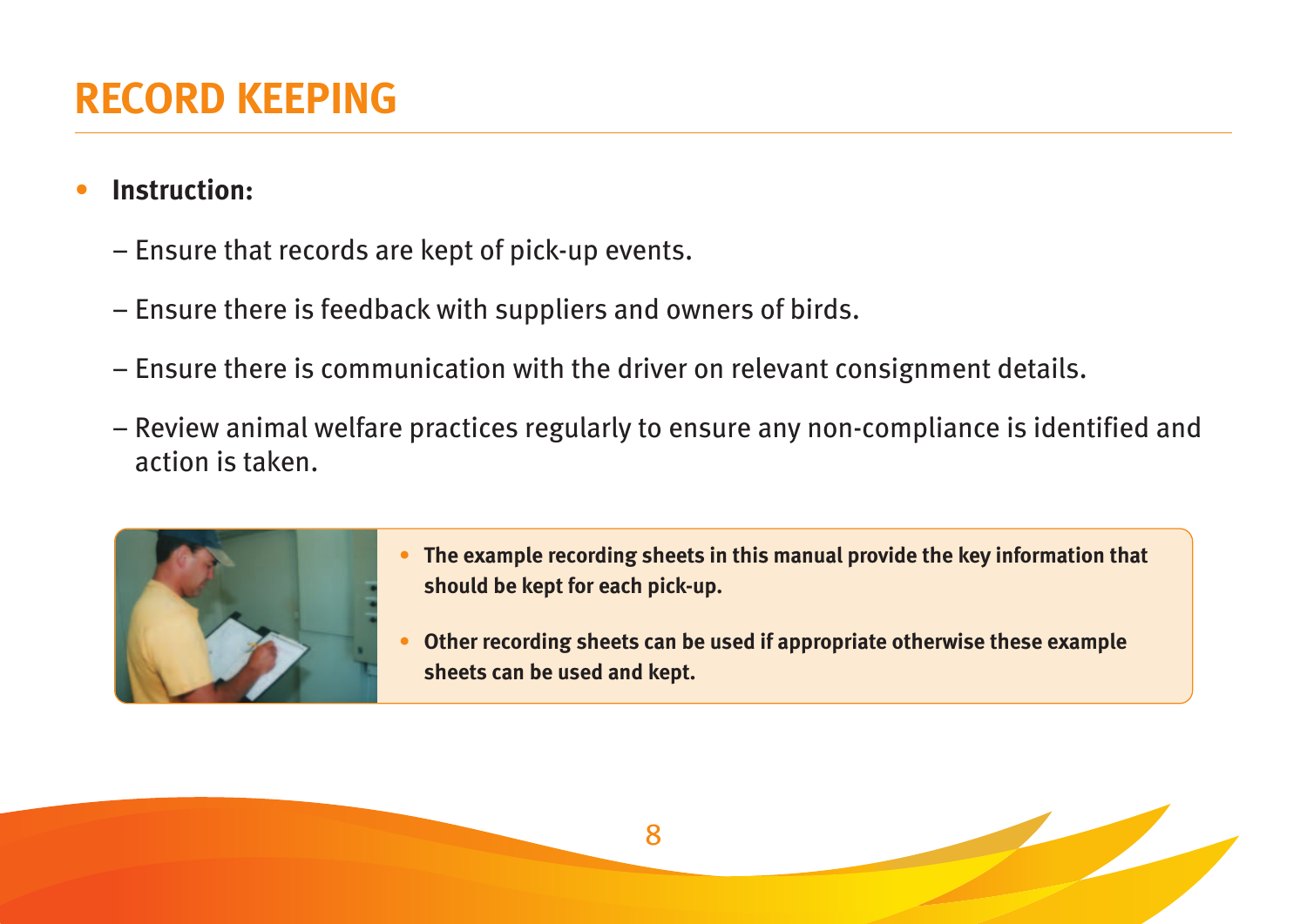# **EXAMPLE RECORDING SHEETS**

| <b>Record</b>                                                                                                                                                  | <b>Record or location of evidence</b> | <b>Notes</b> | <b>Date</b> | <b>Sign</b> |
|----------------------------------------------------------------------------------------------------------------------------------------------------------------|---------------------------------------|--------------|-------------|-------------|
|                                                                                                                                                                |                                       |              |             |             |
| Start time of pick-up                                                                                                                                          |                                       |              |             |             |
| End time of pick-up                                                                                                                                            |                                       |              |             |             |
| Estimate of number of rejects left in the<br>shed                                                                                                              |                                       |              |             |             |
| Inspections on departure to ensure the<br>load is secure and containers are<br>correctly stacked to minimise any risk<br>of injury to birds or birds escaping. |                                       |              |             |             |
| Location of signed consignment note                                                                                                                            |                                       |              |             |             |
| Consignment note with farm and shed<br>identification of batch (1)                                                                                             |                                       |              |             |             |
| Consignment note with farm and shed<br>identification of batch (2)                                                                                             |                                       |              |             |             |

9